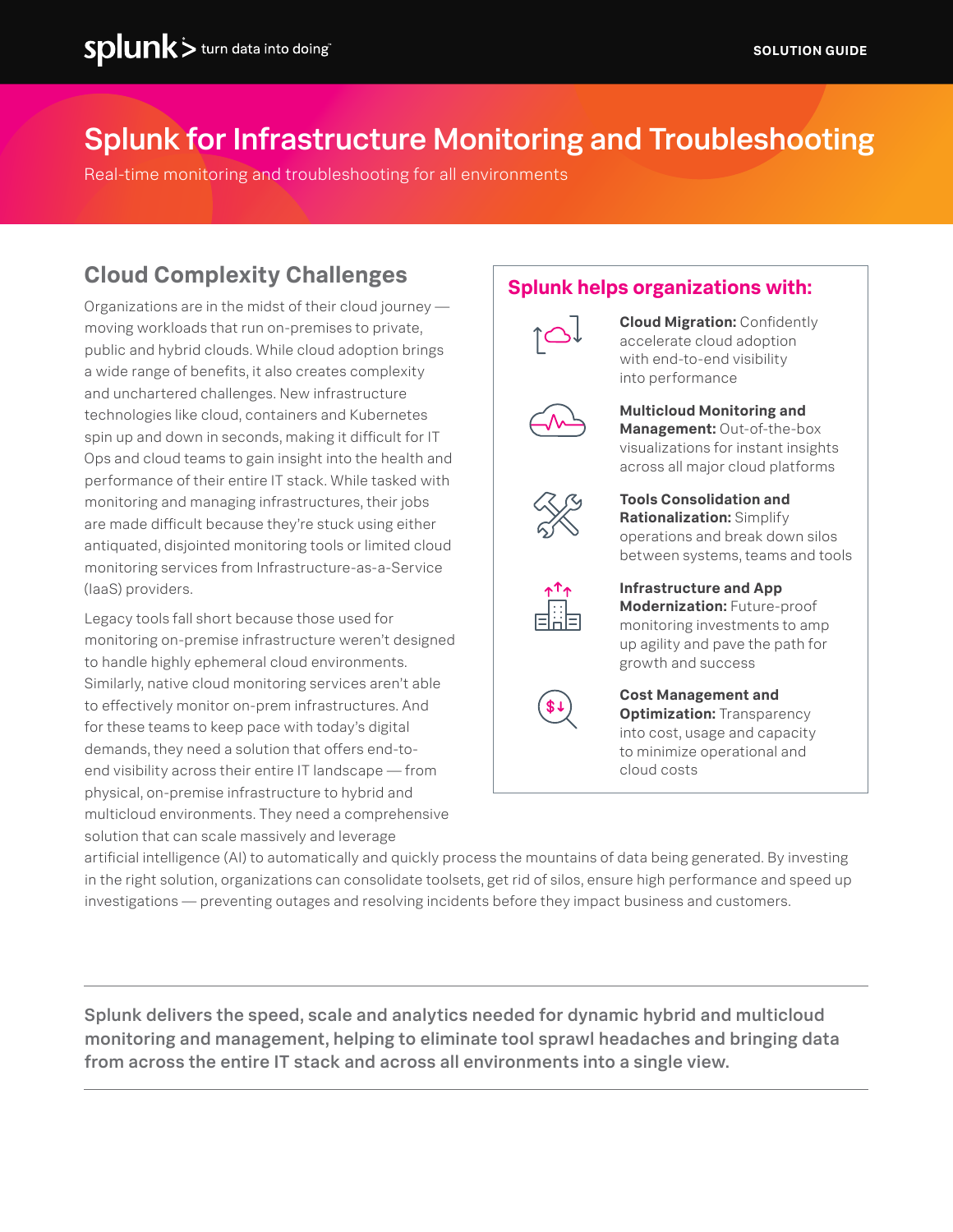### Splunk's Portfolio for Infrastructure Monitoring and Troubleshooting



#### **Monitoring Modern Infrastructure with Splunk**

Splunk offers sysadmins, platform teams and cloud architects the simplest yet most comprehensive solution to monitor and troubleshoot infrastructures and applications. Armed with the ability to quickly detect and resolve issues across the entire spectrum of deployments — on-premises, public, private, hybrid and multiple clouds teams are able to leverage metrics and logs from any source, at any scale, and in real-time to deliver much lower mean-time-to-detect (MTTD), mean-time-to-investigate (MTTI) and mean-time-to-resolution (MTTR) of issues. Splunk helps improve productivity with AI-driven and machine learning capabilities, and continues to deliver on ever-increasing customer expectations by avoiding even seconds of downtime.



A single view for all data to encourage stronger collaboration across teams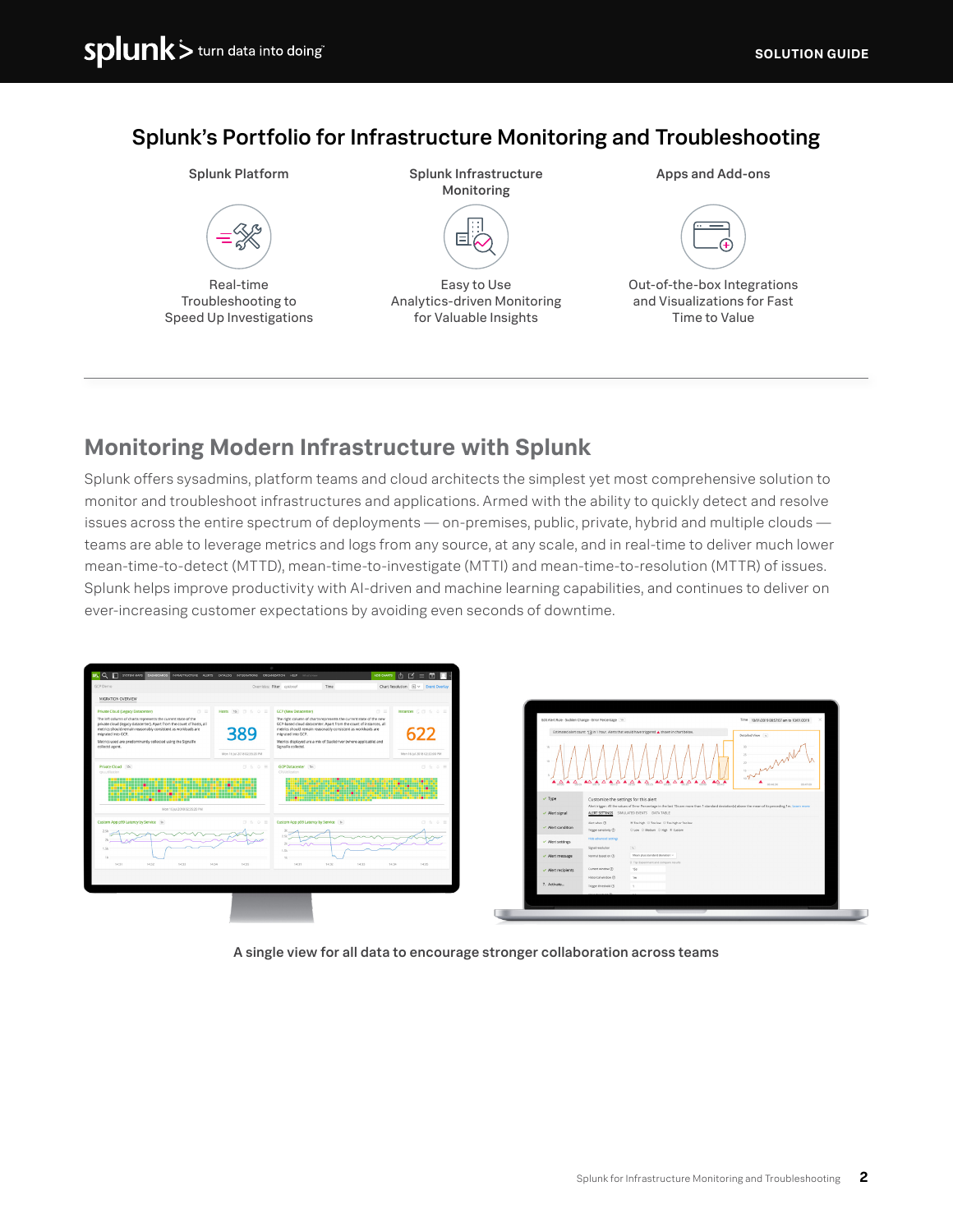## **Speed**



#### Significantly shorten MTTI, MTTR and MTTD

When it comes to downtime, even a few minutes of performance degradation can significantly damage a company's revenue, reputation and customer satisfaction. With businesses trying to meet the demands of digital transformation, struggling with an unstable infrastructure creates more opportunities for failure. Speed, measured in the ability to find and fix problems in mere seconds, has become more important than ever. Teams need to be able to detect, visualize and resolve issues as soon as they arise.

Splunk offers fast time to value with out-of-the-box integrations, service autodiscovery and instant dashboards and visualizations. With an easy and intuitive UI, teams can ramp up quickly and immediately gain value from accurate alerting, correlated full-fidelity and high resolution data. Splunk's streaming architecture enables real-time charts and dashboards with alerts firing in seconds, allowing for real-time interaction with data as well as the ability to deep link and correlate logs. Splunk continuously validates, analyzes and distributes streaming data to gain real-time insights and operational efficiency, allowing teams to speed up investigations and reallocate their time towards more meaningful tasks.

#### **Scale**



#### Leverage data from any source, at any scale, across any environment

Traditional monitoring tools are often unable to scale in dynamic cloud environments or effectively monitor new emerging cloud technologies like containers, microservices or serverless environments that produce high cardinality metrics, leading to blind spots and inaccurate analytics.

Organizations need a future-proof solution that scales as demands change and IT landscapes evolve. Splunk offers an open, flexible architecture and ecosystem with [hundreds of out-of-the-box integrations](https://www.splunk.com/en_us/app-integrations.html) for domain investigation and monitoring tools, making it easy to ingest, visualize and investigate data. With this high-resolution and sophisticated visibility, teams can enjoy holistic, comprehensive monitoring across all environments, leveraging data from any source and at any scale. The flexibility provided by Splunk's full-fidelity solution can help future-proof investments — making it easier to adopt cloud-native technologies at scale and with confidence. Once teams feel ready and confident, they can leverage the power of Splunk's Data-to-Everything™ Platform and expand and explore other use cases, ultimately advancing in their AIOps and Observability journey.

## **Analytics**



#### Prevent issues and streamline workflows with sophisticated AI/ML-driven analytics

The volume and velocity at which IT systems generate data has become impossible for human operators to handle, manual correlation is neither accurate nor real-time and often prone to error. Massive volumes of data need to be aggregated, consolidated and processed quickly so that trends and patterns can be spotted and turned into valuable insights. Splunk offers analytics-driven investigation and monitoring powered by built-in AI and machine learning (ML) to process all system and source data in seconds. **Splunk helps** teams keep up and react instantly to dynamic, ephemeral and cloud-scale problems, helping streamline workflows and seamlessly analyze and correlate data. This leads to actionable insights that reduce event noise and even predict future performance degradation and outages.